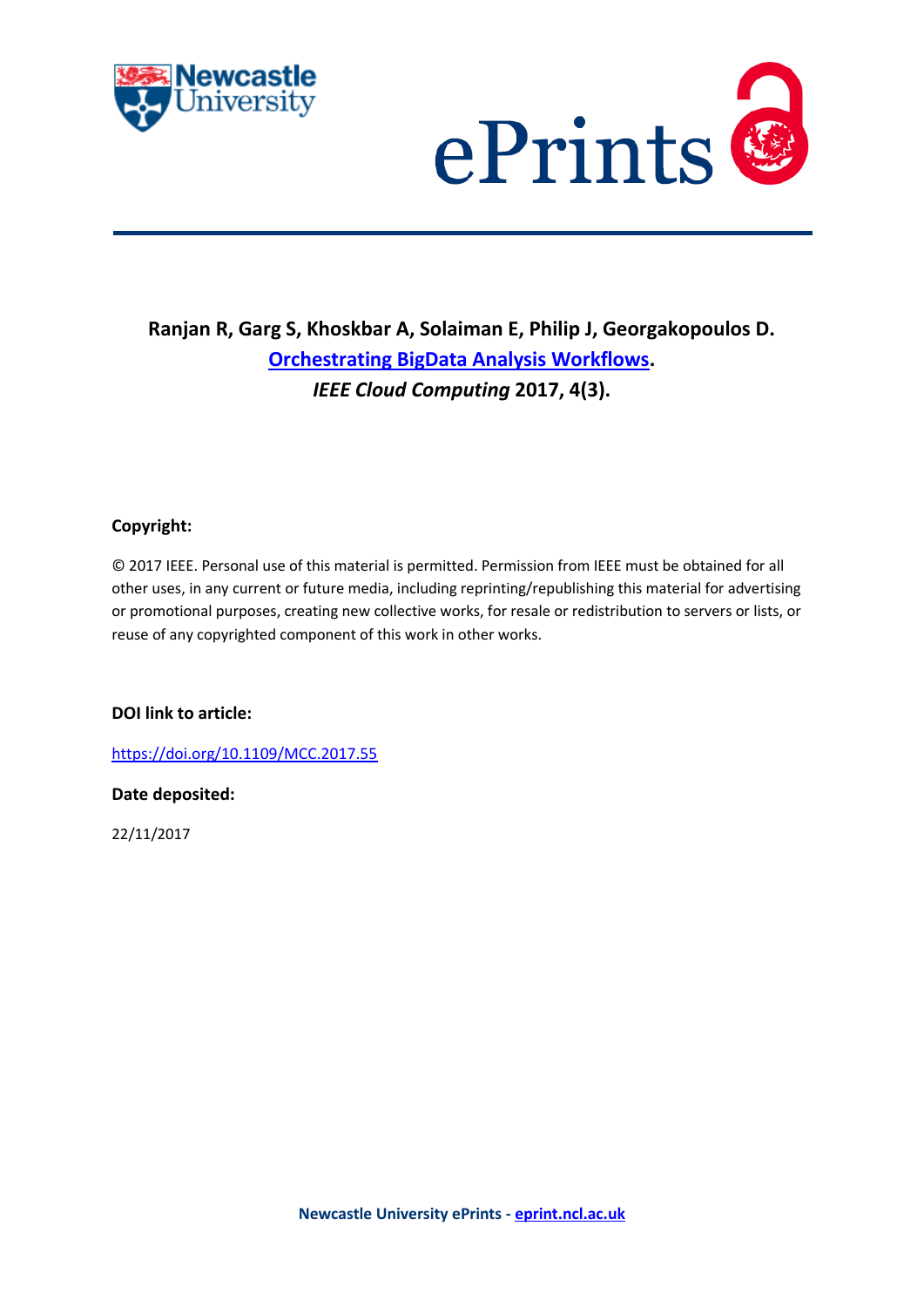# **ORCHESTRATING BIGDATA ANALYSIS WORKFLOWS**

Rajiv Ranjan, Newcastle University, United Kingdom Saurabh Garg, University of Tasmania, Australia Ali Reza Khoskbar, Australian National University, Australia Ellis Solaiman, Newcastle University, United Kingdom Philip James, Newcastle University, United Kingdom Dimitrios Georgakopoulos, Swinburne University of technology, Australia

### **INTRODUCTION**

Data analytics has become not only an essential part of day-to-day decision making but also underpins longterm strategic decisions. Whether it is real-time fraud detection, resource management, tracking and prevention of disease outbreak, natural disaster management or intelligent traffic management, the extraction and exploitation of insightful information from unparalleled quantities of data (BigData) is now a fundamental part of all decision making processes. Success in making smart decisions by analysing BigData has become possible due to the availability of improved analytical capabilities, increased access to different data sources, and both cheaper and improved computing power in the form of Cloud computing. However, BigData analysis is far more complicated than the perception created by the recent publicity. For example, one of the myths is that BigData analysis is driven purely by the innovation of new data mining and machine learning algorithms. While innovation of new data mining and machine learning algorithms is critical, this is only one aspect of producing BigData analysis solutions. Just like many other software solutions, BigData analysis solutions are not monolithic pieces of software that are developed specifically for every application. Instead, they often combine and reuse existing trusted software components that perform necessary data analysis steps. Furthermore, in order to deal with the large variety, volume and velocity of BigData, they need to take advantage of the elasticity of Cloud and Edge data centre computation and storage resources as needed to meet the requirements of their owners . More specifically, many BigData analysis solutions today are organised as data-driven workflows that combine existing and new data analysis steps (which we often refer to as workflow activities).

The flow of information between the analysis activities in a BigData analysis workflow is *dynamic*, meaning it is either determined by the data produced in earlier steps in the workflow (we refer to these as data flow dependencies) or by the structure of the BigData analysis solution that orchestrates the data analysis activities in the workflow (we refer to such structural orchestrations as control flow dependencies). Another dynamic aspect of BigData analytics workflows is mapping data analysis steps/activities to the variety of computing and storage resources of the Cloud and Edge data centre(s) with changing performance. Dealing with these dynamic aspects become more challenging in BigData analysis applications which need to support owner's decision making requirements (specified in form of Service Level Agreements (SLA)) in real-time. Any delay in meeting their requirements can cause loss of life (e.g. in disaster prediction and response situations), money (e.g. in banking security and fraud situations), or the environment (e.g. in resource exploration). These are some of the real penalties for failing to meet the real-time data analysis requirements in such decision support applications. Computing infrastructures supported by Cloud and Edge resources can help in solving such problems to some degree by providing elastic and on-demand computing infrastructure but can also create additional challenges due to the heterogeneous nature of different Cloud and Edge resources and the dynamically changing performance of their computing infrastructure.

In this Blue Skies installment, we point out the requirement of orchestration systems that can assist in management and execution of such BigData analysis workflows on a Cloud and Edge infrastructure. We also discuss current state of art and point out open issues in later section before concluding the article.

### **AN EXAMPLE BIGDATA ANALYSISWORKFLOW**

As an example of a BigData analysis workflow, consider Real-Time Flood Modelling (RTFM) for detecting and predicting a flooding event by analysing tweets and sensor data, as depicted in Figure 1. The RTFM workflow is triggered from long-range forecasting (e.g from UK Met Office DataPoint), radar scans at multiple scales are initiated and passed to statistical processing models updating probability based forecasts. As an event progresses, streaming data sources (such as twitter and ancillary data such as traffic flows) can be processed to improve modelling forecasts of a rainfall event's path and intensity. Flood modelling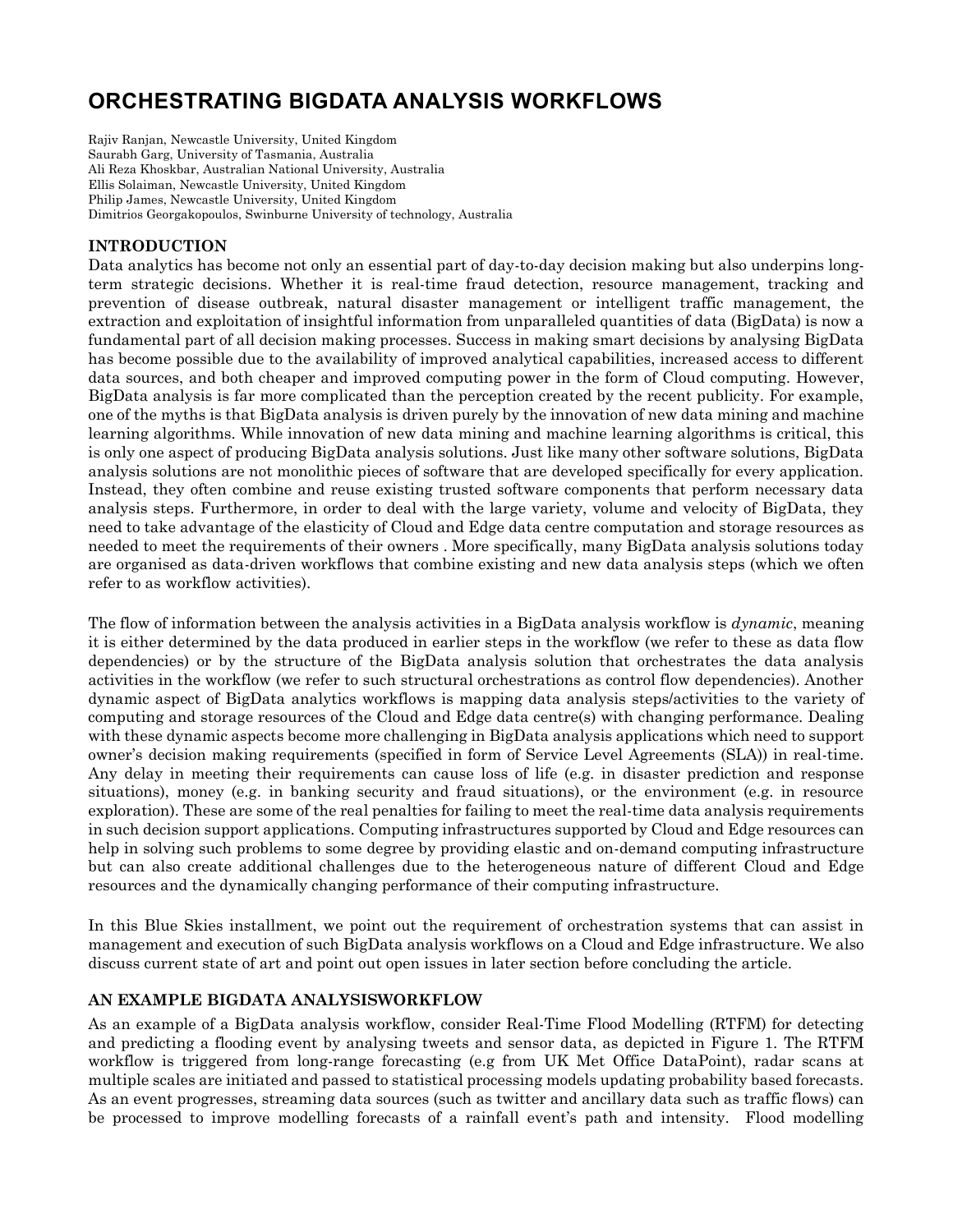ensembles must then be triggered and matched to known observations (e.g from CCTV analysis or rain gauges) in a dynamic system. Flood model outputs are only part of the modelling process providing input into risk and impact models. All of this is happening within a fluid, dynamic, evolving ecosystem where models are refined, re-run or abandoned as new information becomes available. In other words, the workflow includes several top-level data analytics activities including long-range forecasting, sensor data aggregation, Tweet analysis, flood modelling, CCTV image processing, etc. Moreover, the execution of these activities need to be seamlessly coordinated such that real-time decision-making performance objectives (e.g., minimise event detection delay) are constantly achieved under various types of uncertainties (e.g., changing data volume and velocity). Hence, the key to seamless execution of this new class of workflows is the issue of resource and data orchestration, which is quite complex due to complex BigData flow pattern and the plethora of BigData programming frameworks, computational models, and infrastructure types (e.g., Cloud datacentres and edge resources) involved:

- The latency sensitive CCTV image processing activitycan benefit by performing "edge analytics" on the video frames by exploiting the on-board processor (edge resources) supported by current generation of CCTV cameras (e.g., Waggle platform). Using edge analytics techniques has multiple benefits: (i) reduced network congestion achieved by filtering non-relevant events at the edge; and (iii) reduction in event detection latency (e.g. detecting dangerous water flow level by analysing real-time images on-board processors available within CCTV cameras) as sensors no longer need to send data to far off Cloud datacentres.
- The flood modelling activity, which does risk analysis by executing a complex hydrodynamic computational model in a message passing interface data programming framework (OpenMPI), should be mapped to the Cloud resources, because it is demanding of both storage (due to large historical rainfall records and ensemble city models) and computation (for simulating floods along large river reaches).
- Workflow activities are inter-dependent and changes in execution characteristics of one activity (at runtime) will influence others. For example, the step handling the flood modelling is dependent on input (on rain and water level thresholds) from the sensor aggregation activity (analysing data from diverse realtime sensors.
- Tweet analysis activity requires distinct computational models for anomaly detection (flood disasters are anomalous tweets), clustering to combine all the information from different tweets reporting flooded properties in a specific location, and classification to identify major events such as a flood. Moreover, these computational models require either a batch processing or stream processing data programming framework, depending on data characteristics (historical vs. real-time tweets). The activity needs to utilise specialised main memory NoSQL BigData framework and solid state storage resources available in the Cloud datacentre to deal with Twitter's data velocity and volume.

To handle these complexities, the underlying Orchestratio[n\[1\]p](#page-7-0)latform and techniques should be able to dynamically manage a workflow of activities (initially composed based on Domain expert inputs) on the resources available in the Cloud datacentre (e.g., Amazon Web Services) and on the edge (e.g., the Waggle platform) driven by processing needs (e.g. latency sensitive vs. non-latency sensitive), performance objectives (e.g., minimise sensor stream processing latency vs. minimise flood model execution delay) and type of analytic tasks (CCTV image processing vs. flood modelling) relevant to activities. Current BigData workflow orchestration platforms (e.g., Apache YARN, Apache Mesos, AWS Lambda, AWS IoT, Google Cloud Dataflow, Google TensorFlow) and research assume either monolithic and purpose-built data analysis solutions that do not need to meet real-time decision support requirements (i.e. no workflows, no dynamic orchestration of existing and new data analysis activities, no implementation that can exploit both Cloud datacentre and edge resources, and no dynamic tuning of such implementations to meet the owners' real-time decision making requirements), or considers only solutions consisting of data analysis workflows that have predictable performance (i.e., existing orchestration research ignores the complexities of resource and BigData management across Cloud datacentre and edge resources for data analytics workflows and does not deal with meeting real-time performance objectives as determined by owner's SLA requirements). Last but not the least, the existingworkflow composition frameworks such as OASIS TOSCA [\[22\]](#page-7-1) developed for web services based workflows and allow workflow modelling and deployment specification upto two levels i.e. software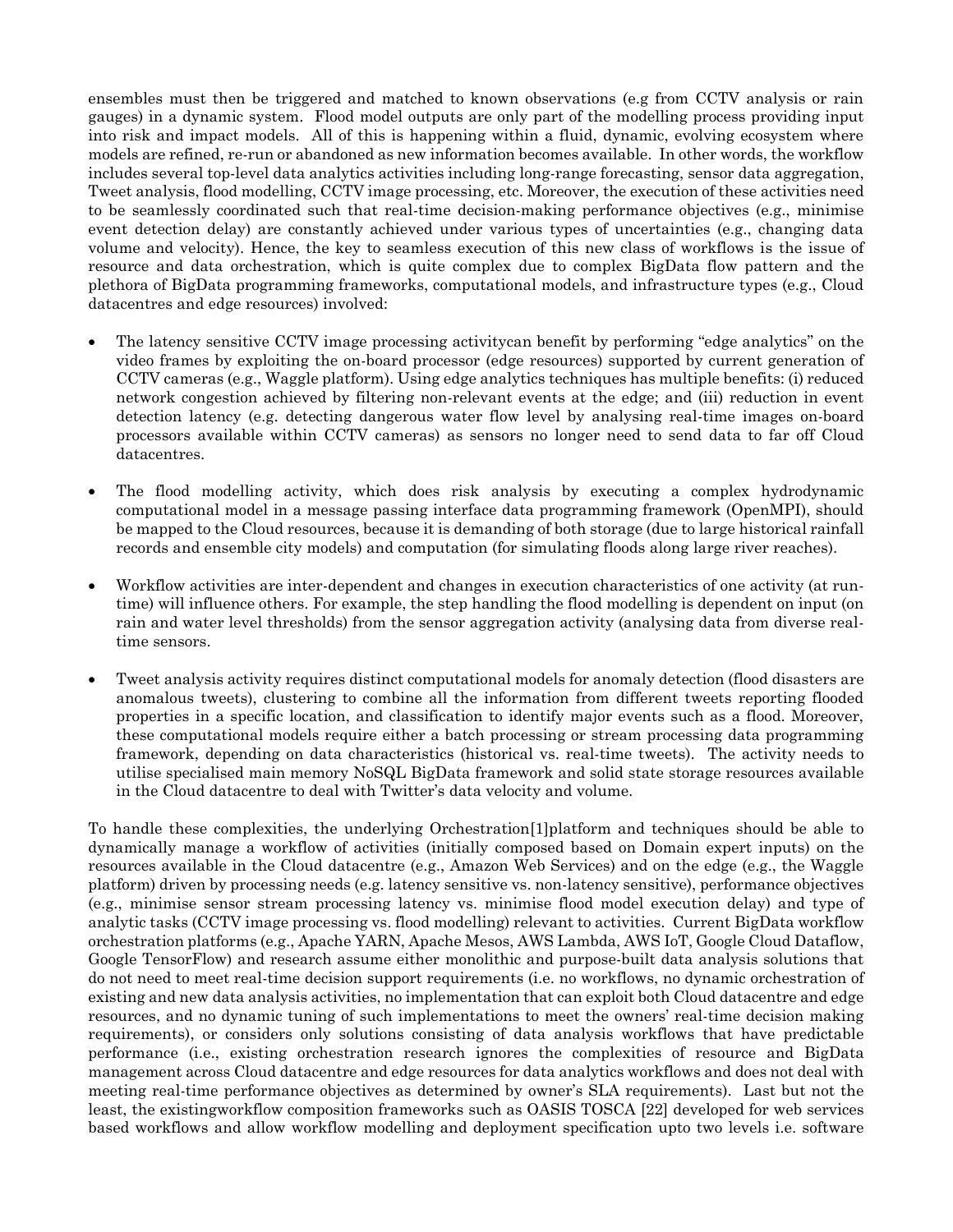components and Cloud services (i.e. infrastructure). They neither allow composition of workflows at three different layers (see Fig. 1) first at analytical activities, then at programming framework, and finally at Datacentre leayer, nor do they allow integration of dynamic QoS requirements of decision makers.

Hence, the key research challenges that we perceive are the development of orchestration platforms and techniques that can aid in dynamically composing workflows through an analytical workflow composition framework and developing a robust run-time algorithms that can automatically manage the allocation of the datacentre and edge resources to the analytic activities in response to unexpected changes in data volume, data velocity or other infrastructure level issues (e.g., congestion, availability, load-balancing, or anomalies, etc.).



**Figure 1:** Mapping of high level workflow activities of Real-Time Flood Modelling application to programming frameworks and Cloud datacentre and/or Edge resources. The workflow orchestration is a cross-cutting issue as it spans across all the layers (analysis activities, programming framework, and Datacentres).

### **UNDERSTANDING THE BIGDATA WORKFLOW ORCHESTRATION CHALLENEGES**

To support such complicated and dynamically configurable BigData workflow ecosystems, we need a new orchestration platforms and techniques for managing three layers: (i) sequence of data analysis activities (the workflow) that needs to deal with real-time and historical datasets produced by different sources; (ii) heterogeneous BigData programming frameworks; and (iii) the heterogeneous Cloud and/or Edge resources. The BigData workflow orchestration is a multi-level resource management and coordination process that spans across workflow activities, BigData programming frameworks and Cloud/Edge resources. It includes a range of programming operations, from workflow composition, mapping of workflow activities to BigData programming frameworks and Cloud/Edge resources, to monitoring their end-to-end run-time QoS and SLA statistics (e.g., event detection delay, alert delay, load, availability, throughput, utilization, latency, etc.) for ensuring consistency and adaptive management. Briefly stated, major research challenges involved with developing orchestration platforms and techniques for BigData workflow applications include:

**Workflow composition:** In a BigData analysis workflow (such as RTFM in Fig. 1), workloads (data volume and velocity) pertaining to different activities are dependent on each other and changes in execution and data flow of one activity will influence others. For example, the flood modelling activity is dependent on the realtime input on rain and water level thresholds from the sensor data aggregation and CCTV image processing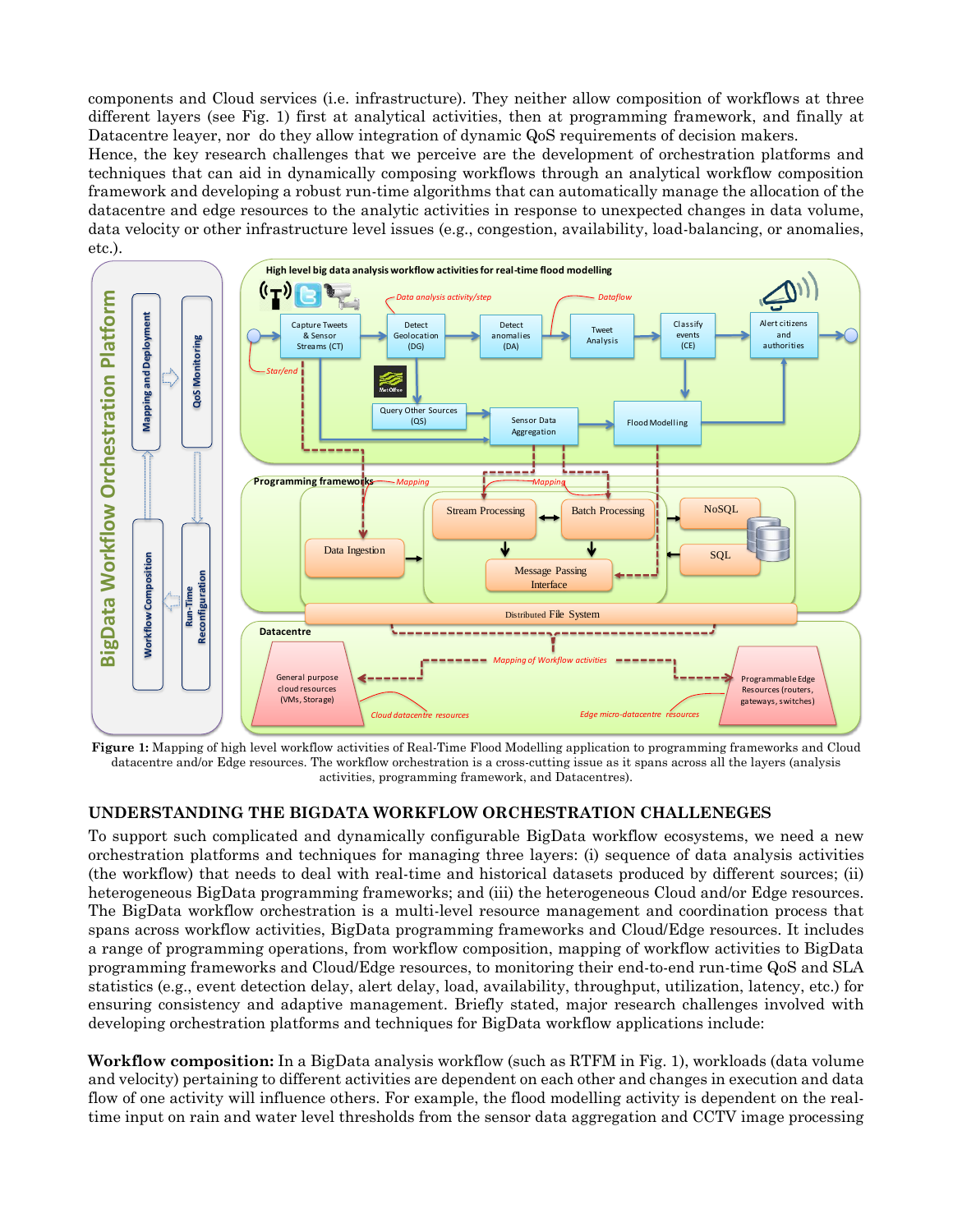activities. Hence, the hard challenges exist in developing workflow composition framework that can guide the domain experts (e.g., flood modeller in a city council office) in specifying, understanding and managing the whole pipeline of activities, data and control flow inter-dependencies and their QoS and/or SLA objectives and measures. For example, suppose we have two owners and/or decision makers for the workflow in Figure 1. The first owner is from a national disaster centre who is interested in information about any infrastructure damage, while another owner from the emergency management services (EMS) may be interested in information about human fatalities and injuries. In this case, the workflow in Figure 1 will dynamically need to compose different clustering activities (infrastructure damages vs human fatalities) that will both utilise the data flow from the anomaly detection activity. Hence, based on decision maker goal workflow composition pattern changes. Moreover, the problem is further complicated by the fact that type and mix of workflow activities, data and control flow inter-dependencies and their QoS and/or SLA measures varies significantly across different application domains (e.g., real-time air pollution monitoring, real-time traffic congestion monitoring, remote patient monitoring, etc.).

**Workflow mapping:**Mapping BigData workflow (graph of data analysis activities) to BigData programming frameworks and Cloud/Edge resources demands selecting bespoke configurations from abundance of possibilities. Therefore, the mapping process for has to take into account diverse configuration selection decision. For example, in context of: (i) BigData programming frameworks we need to select optimal configurations for each framework (for example, in context of stream processing engine such as Apache Storm one needs to determine optimal mix and number of spouts, bolts, and worker instances to minimize data processing latency of stream processing activities) (ii) Cloud resources we need to consider configurations such as datacentre location, pricing policy, server hardware features, virtualization features, upstream/downstream network latency, etc. (iii) Edge resources we need to consider configurations such as Edge device (Raspberry Pi 3, UDOO board, esp8266) hardware features (e.g., CPU power, main memory size, storage size) , upstream/downstream network latency, supported virtualization features, etc. Above diverse configuration space coupled with conflicting (trade-off) QoS and SLA requirements leads to exponential growth of potential search space. At the mapping stage, orchestration platform needs to utilise scheduling resource allocation techniques that can allow selection of optimal platform (BigData frameworks) and infratructure (Cloud or Edge) configurations for given different workflow conponents. These techniques also need to consider QoS or SLA requirements such as deployment costs, response time, data processing speed, security level specified by decision makers depending on the application context. These constraints make the mapping problem of each workflow activity to BigData programming framework and Datacentre layers NP-Complete. The mapping problem can be easily deducted toto a 0-1 Knapsack or bin-packing problem depending on the constraints given by the decision maker and/or owner.

**Workflow QoS monitoring:** After the deployment of BigData workflow applications it is important to monitor the run-time QoS and data flow across each activity in the graph, so that administrators and developers can track how application is performing. Much of the difficulty in QoS monitoring from the inherent scale and complexity of BigData workflow application. The problem is complicated because QoS metrics for workflow activities, BigData frameworks, and Cloud/Edge resources, are not necessarily the same. For example, key QoS metrics are i) event detection and decision making delay for sensor data analysis activity; ii) tweet classification delay and accuracy for Tweet Analysis activity; iii) throughput and latency in distributed data ingestion frameworks (Apache Kafka), iii) response time in batch processing frameworks (Apache Hadoop), (iv) read/write latency and throughput for distributed file system frameworks (e.g., Hadoop Distributed File system ); v) server utilization, throughput, and energy-efficiency for Cloud resources; and (vi) network stability, throughput optimality, routing delays, fairness in resource sharing, available bandwidth, etc. for the Edge resources. Therefore it is not clear how i) these QoS metrics could be defined and formulated coherently across workflow activities, BigData programming frameworks, and/or Cloud/Edge resources and ii) the various QoS metrics should be combined to give a holistic view of data analysis flows. Moreover, to ensure workflow-level performance SLAs we must also monitor workload input metrics (data volume, data velocity, data variety and sources, types and mix of analytics queries) across diverse workflow activities.

**Workflow dynamic reconfiguration:** The dynamic reconfiguration of BigData workflows in the complex computing infrastructure (Cloud + Edge + multiple BigData frameworks) is complex research problem due to following run-time QoS prediction modelling uncertainties: 1) it is difficult to estimate activity-specific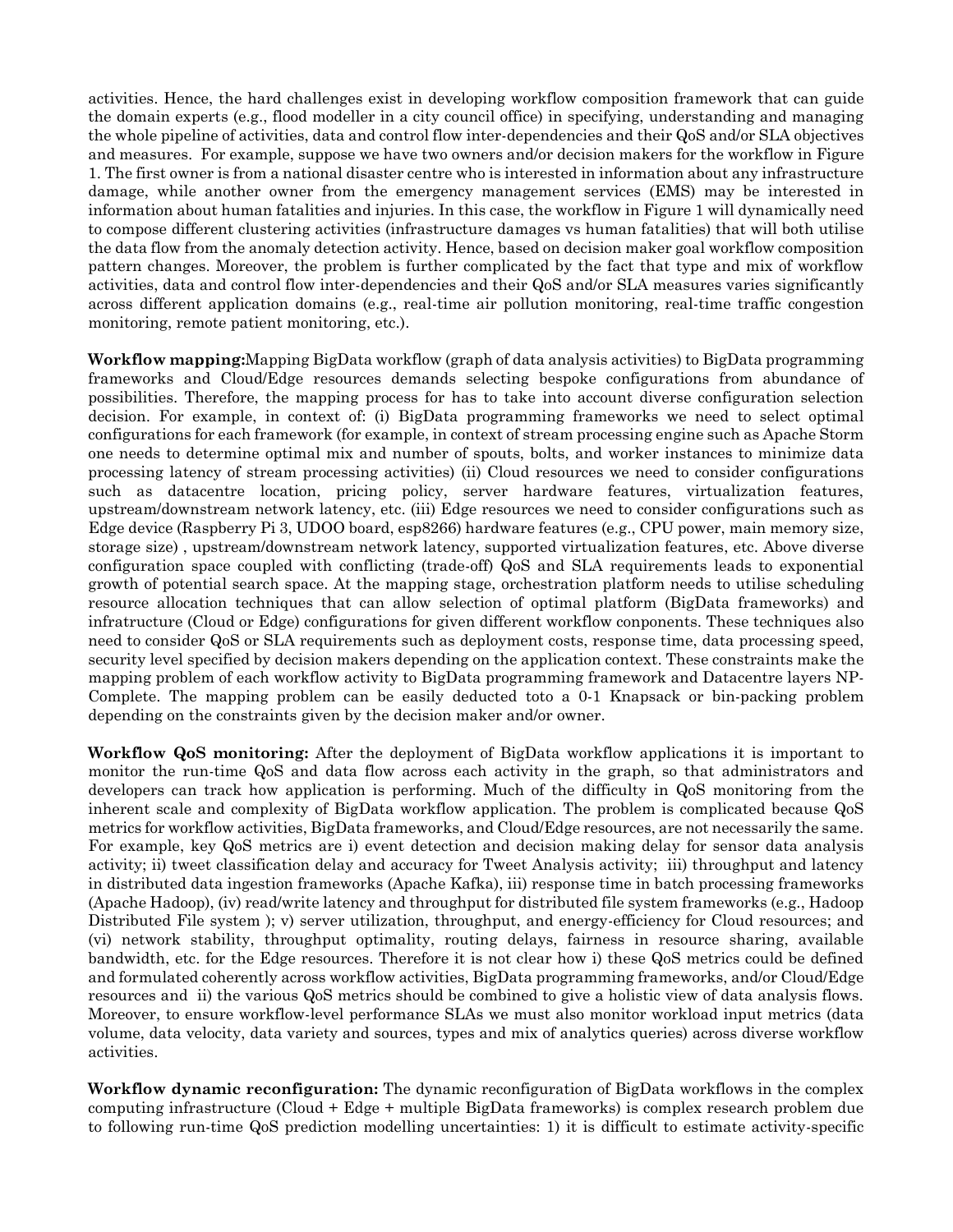data flow behaviours in terms of data volume to be analysed, data velocity, data processing time distributions, and I/O system behaviour and 2) without knowing the run-time changes to the flow it is difficult to make decisions about the configuration of BigData programming frameworks, Cloud and Edge resources to be orchestrated so that QoS targets across activities and workflow as whole are constantly achieved; 3) it is difficult to detect causes of QoS anomalies across the complex computing infrastructure due to heterogeneous data flow and QoS measures across multiple workflow activities and the availability, load, and throughput of Cloud and/or Edge resources can vary unpredictably due to failure or congestion of network links. For example, in Figure 1, velocity of flooding related tweets can increase or decrease based on extent severity of the monsoon. Similarly, during rain gauge sensors can be instrumented to transmit information at much higher velocity and volume during monsoon.

### **CURRENT STATE OF THE ART**

In this section, we will discuss the current state of the art with respect to the four orchestration challenges in terms of workflow composition, mapping, QoS monitoring, and dynamic reconfigurationto understand to what degree they are able to meet the new end-to-end QoS and SLA requirements of BigData workflow applications.

**Workflow composition.** Existing orchestation platform such as Apache Oozie and Linkedin Azkaban supports composition of workflows, which can include multiple batch processing activities hence, does not suit the composition needs of complex workflows such as RTFM (see Figure 1) and others. On the other hand, platforms such as Apache YARN, Apache Mesos, Amazon IoT and Google Cloud Dataflow can support scriptbased composition of heterogeneous analytic activities on Cloud datacentre resources cannot deal with Edge resources.Another example of applying analytical techniques for composing BigData applications is the performanceanalysis of QoS models based on queuing networksand stochastic Petri nets in [\[2\].](#page-7-2) Other works aimed at analysing the MapReduce paradigm usingstochastic Petri nets as well as process algebras and Markov chains are [\[3\]\[4\].](#page-7-3) Development like thesetend to be greatly focused on a single programming paradigm, in this case MapReduce (batch processing), and aretherefore cannot be easily extended to multiple BigData programming frameworks and heterogeneous computing environments (Cloud + Edge). Workflow modelling and deployment specification frameworks and languages such as TOSCA [\[22\],](#page-7-1) OPENSTACK Heat, AWS CloudFormation template and WS-CD[L\[23\]](#page-7-4) can assist in webservices based workflows for software components and Cloud service. However, BigData workflows are quite complex as each analytical activity itself is a workflow in itself. Moreover, to support decision making process, workflow specification should integrate contextual information which can be dynamically edited by decision maker.

**Workflow mapping. E**xisting BigData workflow orchestration platforms (Apache YARN, Mesos, Apache Spark) are designed for homogeneous clusters of Cloud resources (agnostic toEdge resources). These orchestrators expect workflow administrators to determine the number and configuration of allocated Cloud resource types and provide appropriate software-level configuration parameters for each BigDataprograming frameworks to which one or more analytic activities are mapped to. Branded price calculators are available from public cloud providers (Amazon, Azure) and academic projects (Cloudrado), which allow comparison of Cloud resource leasing costs. However, these calculators cannot recommend or compare configurations across BigData processing frameworks driven diverse QoS measures across workflow activities. In a narrow domain, recent effort[s\[5\]\[6\]](#page-7-5)[\[7\]\[8\]](#page-7-6) have attempted to automate the configuration selection of Hadoop frameworks (batch processing) over heterogeneous Cloud-based virtualized hardware resources. Multiple approache[s\[9\]h](#page-7-7)ave applied optimization and performance measurement techniques for mapping web applications to Cloud by selecting optimal virtual machine configuration (CPU Speed, RAM Size, Cloud location, etc.) based on diverse QoS requirements (throughput,availability, cost, reputation, etc.). However, the configuration space, QoS, and SLA requirementsfor mapping workflow activities to BigData programming frameworks andCloud/Edge resources is fundamentally different from selecting virtual machine configuration for web applications.

**Workflow QoS monitoring.**BigData Cluster-wide monitoring frameworks (Nagios, Ganglia, Apache Chukwa, Sematex, DMon, SequenceIQ) provide information about QoS metrics (cluster utilization, CPU utilization, memory utilization and nature of application: disk-, network-, or CPU-bound) of virualized resources that may belong to public or private Cloud.These monitoring framework[s\[10\]](#page-7-8) do not support workflow activity-level QoS metrics and/or SLAs which is essential for BigData workflows where change in processing capability of one analytical activity can affect all the activities in the downstream. In the public cloud computing space, monitoring frameworks (Amazon CloudWatch used by Amazon Elastic Map Reduce)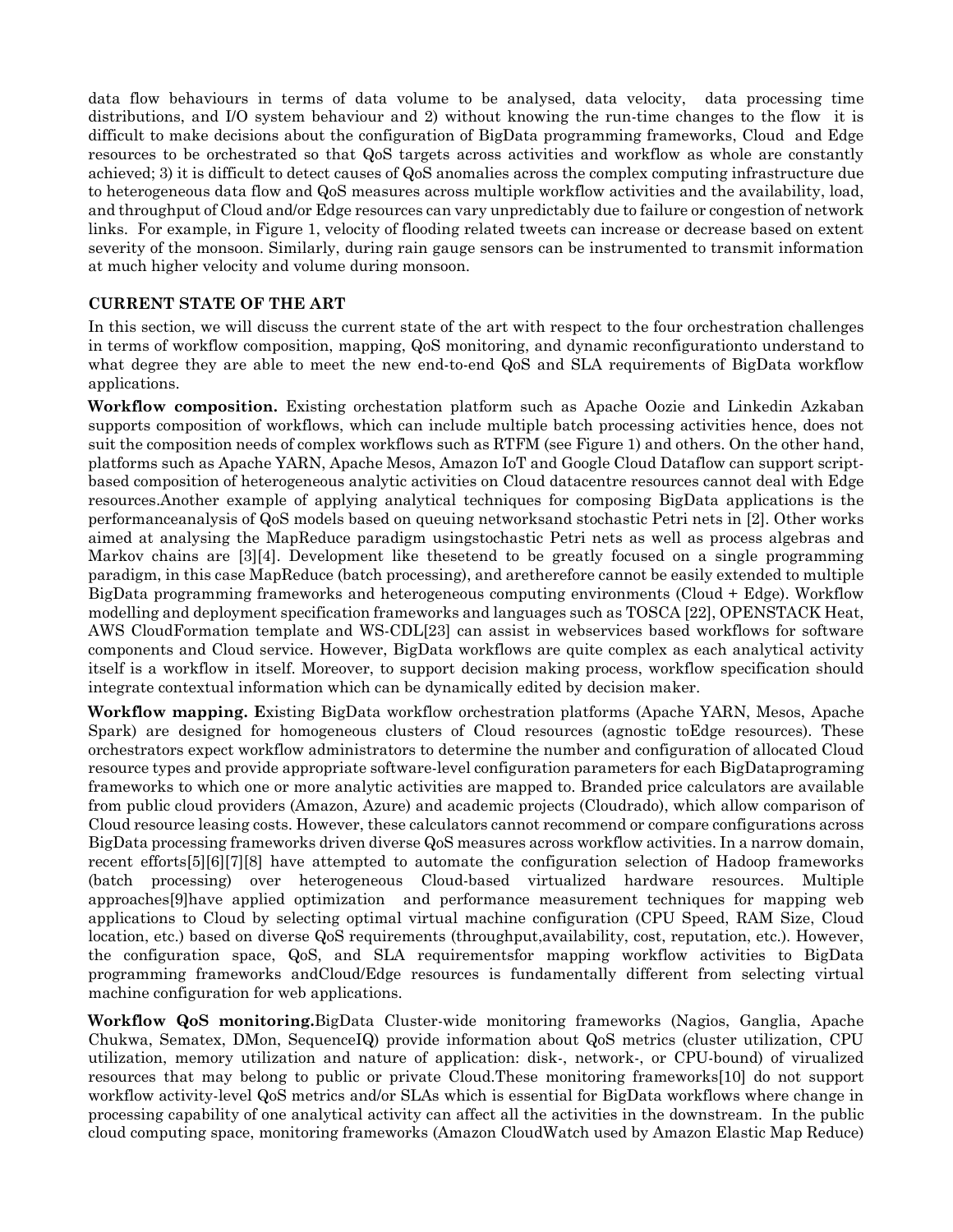typically monitor Cloud (agnostic to Edge) VM resource as a black box, and so cannot monitor activity-level QoS metrics and/or data flow. Techniques presented in [\[11\]](#page-7-9) and frameworks such as Moniti[s \[12\]](#page-7-10) and Nimsoft [\[13\]](#page-7-11) can monitor QoS metrics of web applications hosted on Cloud.complex event processing and contentbased routing applications hosted on Clouds. In summary, none of the existing QoS monitoringframeworks and techniques can (i) monitor and integrate data (workload input and performance metrics, disruptive events, SLAs at the platform level, SLAs at the infrastructure) across each activity of the workflow running on multiple BigData processing frameworks and underlying hardware (Cloud + Edge) resources or (ii) detect root causes of workflowactivity-level SLA violations and failures across the multiple BigData processing frameworks and hardware resources based on data flow and QoS metrics logs.

**Workflow dynamic reconfiguration.** Current generation BigData orchestration platforms (YARN, Mesos, Amazon EMR) offer no guarantees about handling failures at workflow-leveland/or resource level, nor can they automatically scale or de-scale the platform in response to changes in data volume, velocity or variety, or query types which can effect the resource requirements of activities within a BigData workflow. There are very few current research works that are trying to address the automatic scaling of single BigData processing framework, i.e.batch processin[g\[14\]](#page-7-12) and stream processin[g\[15\]](#page-7-13) . Database community have mostly worked on optimising the query execution performanceconsidering both interleaved [\[18\]\[19\]](#page-7-14) and parallel executions [\[16\]\[17\]](#page-7-15) via both black-box approaches such online and offline machine learning and white-box approaches for analytical modelling of SQL and/or NoSQL BigData processing frameworks.Existing orchestrators in Cloud community that can do online or dynamic reconfiguration have been built specifically for interactive multi-tier web application[s\[20\]\[21\].](#page-7-16) However, most of the techniques utilised by them cannot be directly applied to predict data flow metrics (data volume, data velocity, stream operator processing time distributions, query types) or workflow activity-specific QoS metrics (batch processing response time, stream processing latency, data ingestion latency, Tweet analysis accuracy) as BigData workflows are fundamentally different from multi-tier web applications. To make dynamic reconfiguration in the execution of BigData workflow applications, their run-time resource requirements and data flow changes needs to be predicted including any possible failure occurrence. These requirements need to be computed based on inter and intra dataflows of the workflows but also on the user's contextual requirements.

#### **CONCLUSIONS**

As the concluding remark, current BigData analysis tools and workflow management orchestrators have to evolve to great degree before they can support the requirements of domain-specific BigData workflow applications. Most of these workflows applications are not just monolithic solution but a complex interaction of several BigData programming frameworks, multiple data sources, and heterogeneous Cloud/Edge resources. Each of these applications need to orchestrated to support real time requirements of decision makers expressed in terms of Service Level Agreements.

No prior work has developed workload and resource performance models to enable contention-free scaling and de-scaling of BigData processing frameworks and hardware (Cloud+Edge) resources. In other words, there is no support for new generationBigData workflows' requirements particularly for time-sensitive ones (i.e. no workflows, no dynamic orchestration of existing and new data analysis steps, no (Cloud+Edge)-based implementation, and no dynamic tuning of such implementations to meet the owner's decision making requirements), or considers only solutions consisting of data analysis workflows that have predictable performance, which is assumed to be sufficient for its owners (i.e., existing research ignores the complexities of Cloud and Edge resource management for data analysis workflows and does not deal with meeting performance targets as determined by owner's requirements).

Therefore, it is essential that future research consider (1) BigData workflow analysis solutions based on datadriven workflows, (2) mapping such workflows to BigData programming frameworks and Cloud/Edge resources, and (3) manage such mappings and resources to meet specific owner's requirements (or contexts). More specifically, the research community must aim to design new frameworks and novel platforms and techniques that enable decision making by allowing the orchestration of their execution in a seamless manner allowing dynamic resource reconfiguration at runtime.

#### **ACKNOWLEDGEMENT**

The authors would like thank Mazin Yousif (EIC, IEEE Cloud Computing) and Ivona Brandic (TU Wien, Austria) for their valuable feedback, which significantly contributed to improving quality of this column.